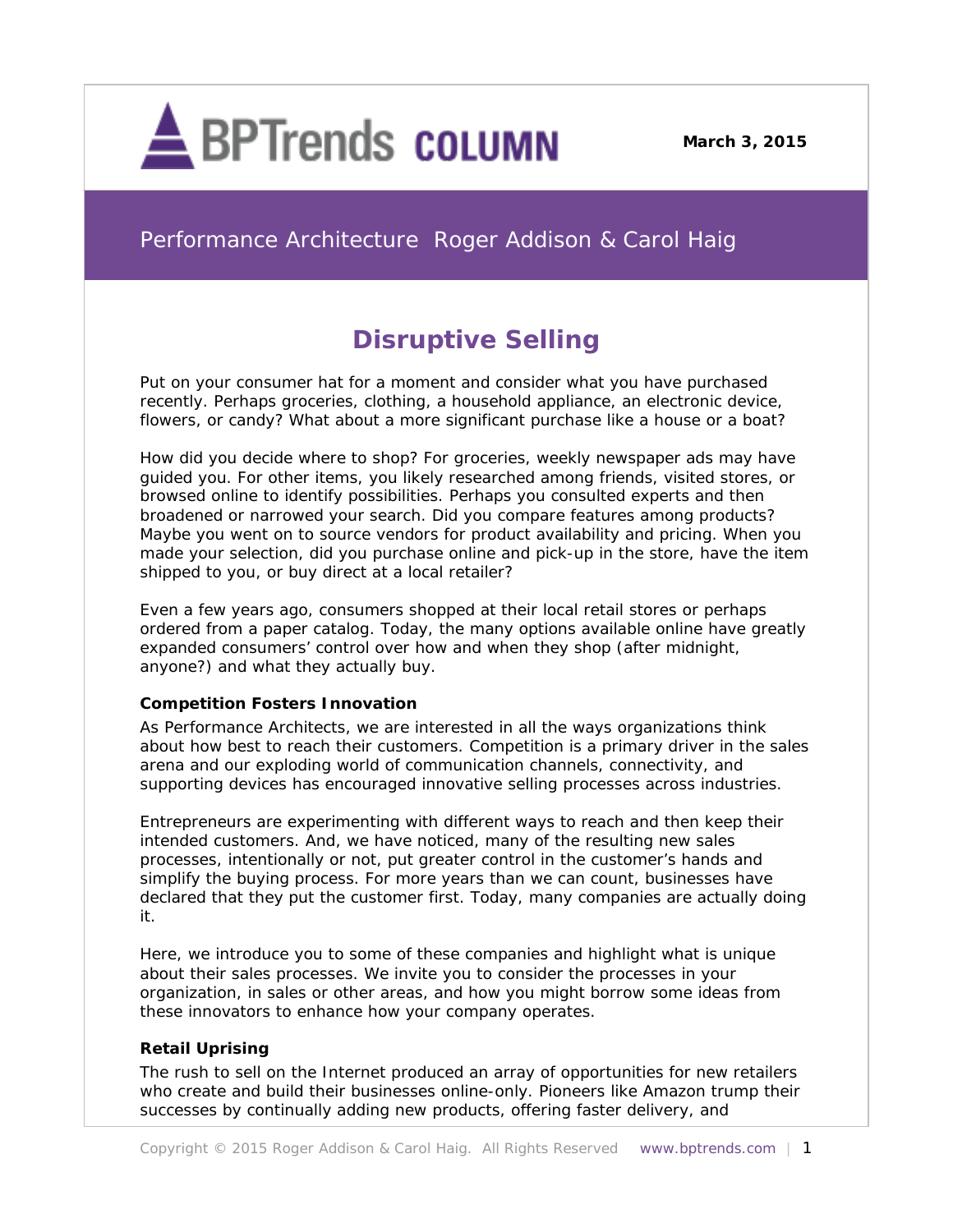remaining competitive. Their aggressive sales and marketing processes essentially forced long-established brick-and-mortar retailers to build online portals if they wished to remain competitive.

And now we have the upstart retailers with their unique sales processes and eagerness to meet and exceed their customers' expectations. They are characterized by a clear understanding of who their customer is and are driven to serve that customer as efficiently as possible. Tellingly, these companies are agile and highly flexible, adding to or deleting from their product lines as they identify customer needs and adjusting their sales and service processes as appropriate. A number are also socially conscious, making concerns about the environment, treating people well, and giving back to society part of their operating goals. Here are some companies that impress us.

#### *Online-Only but With a Twist*

A number of retailers sell exclusively online and add some extras to distinguish themselves from their competition:

#### *Indochino –* **Made-to-order**

A popular online seller of made-to-order menswear, [www.indochino.com](http://www.indochino.com/) mails a tailor's kit of 16 fabric swatches and measuring tapes to customers who then get a \$29 credit toward a future order (Goffe). From their website: "Measure yourself in 10 minutes, then put your suit on, wrinkle-free, right out of the box 6 weeks later." Video instructions for taking measurements and clear steps to follow for choosing styles and fabrics are posted on their site.

#### *Canopy –* **Curated Retail**

Amazon.com is not really designed for browsing, but there are some wonderful products to be had there. A thoughtfully curated collection of the best of Amazon is available on [www.canopy.co.](http://www.canopy.co/) Unaffiliated with Amazon, "Canopy features beautiful and functional products you can actually buy. We bring boutique curation to the Internet's largest catalog."

# **Shapeways –** *Mass Customization*

Mass Customization refers to "…an offering that meets the demands of each individual customer, but that still can be produced with mass production efficiency." (Piller and Hilgers). Do you have an object you'd like to create on a 3-D printer? You can do it at Shapeways 3D Printing Service and Marketplace, [www.shapeways.com.](http://www.shapeways.com/) In one stop, you can shop, design, and sell your product on their site.

#### *Online-with-Stores*

These retailers may have opened online-only and then added a brick-and-mortar presence as products or customer needs dictated.

# *Warby Parker –* **Retail With a Conscience**

Launched as a web-only seller of affordable and stylish eyewear, customers use the Warby Parker home try-on program to get a fine pair of eyeglasses for about \$100. The company, [www.warbyparker.com,](http://www.warbyparker.com/) makes a difference by donating funds for every pair of glasses it sells. The funds go to their nonprofit partners who train people in developing countries to give basic eye exams and sell affordable eyeglasses. Warby Parker has now added stand-alone retail locations and showrooms in selected boutiques for customers who want to buy in person.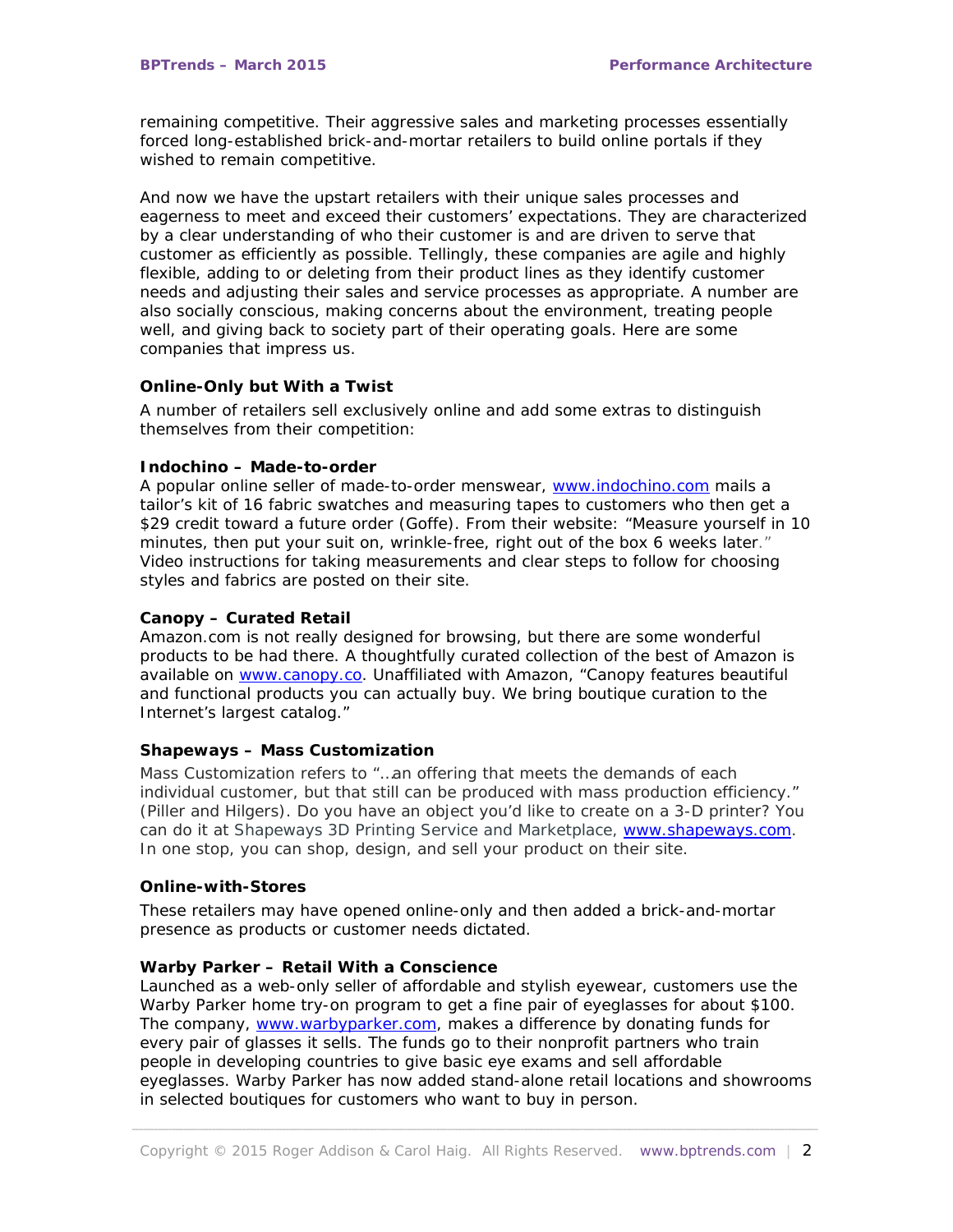#### *Bonobos –* **New Product Begets New Sales Process**

With great success as a web-only seller of men's pants, Bonobos, [www.bonobos.com,](http://www.bonobos.com/) added shirts to its inventory. Unfortunately, no one wanted to buy them. "Customers kept asking if there was any place they could try them on, though, so we built a couple of fitting rooms in the office's lobby," says founder and CEO Andy Dunn. "We didn't tell many people about it, but it took off through wordof-mouth. Next thing I knew, we were on track to do \$1 million in sales—out of our lobby." (Davis)

Bonobos has since moved out of their lobby with a selection of *Guideshops,* "…a hybrid of online and personalized shopping." Customers make appointments and shop in a relaxed environment where they can sit and have a beer as they select clothes to try on. They do not leave with their selected items but rather order in the shop for future delivery. (Itchon)

#### *Back to the Future*

From these few samples, we glimpse the creativity and considerations that go into building a retail business today. Maintaining and constantly reinventing a company's offerings online requires agility and close attention to what customers want. The processes that support evolving innovation are key to the success of disruptive sales. But these companies are not the first to disrupt selling.

If you grew up in the U.S. and are of a certain age, you remember the famous mail order Sears Roebuck Catalog of goods. For rural Americans pushing westward in the late 19<sup>th</sup> and early 20<sup>th</sup> centuries, the Sears Catalog was the source for products not available in remote areas. Founded by Richard Sears in 1888 with a basic mailer, the Sears Catalog grew exponentially (at its most popular it was large enough for small children to use as a stepping stool) until 1993 when it was finally discontinued. (History of the Sears Catalog)

Selling every imaginable product from clothing to household goods, appliances, cars, [http://searsmotorbuggy.com/Sears\\_history.php,](http://searsmotorbuggy.com/Sears_history.php) and even houses, [http://www.searsarchives.com/homes/,](http://www.searsarchives.com/homes/) we can equate the birth of the paper-based shopping catalog and the advent of online shopping as pioneers in disruptive selling.

And then there is Tesla.

#### *Tesla Motors – Poster Child for Disruptive Selling*

Outside the sales realm of online-only, brick-and-mortar-only, or the combination of the two, Tesla Motors continually reinvents the sales process and the customer service that goes with it. Both the cars and the company fascinate us and we wanted to know more. We surveyed several colleagues who are Tesla owners, and we include their buying experiences here.

#### **Unique Sales Process**

Tesla now has showrooms in many cities, making it easy to see and drive the cars. But no matter how much you love them, you cannot buy one there. Famously, Tesla has chosen not to compete with the standard automobile dealership sales model and instead invites customers to purchase the car on their website. Many people dislike car dealerships and for them, being able to completely control their buying by doing it online is hugely appealing. For the rest of us, Tesla's approach is refreshingly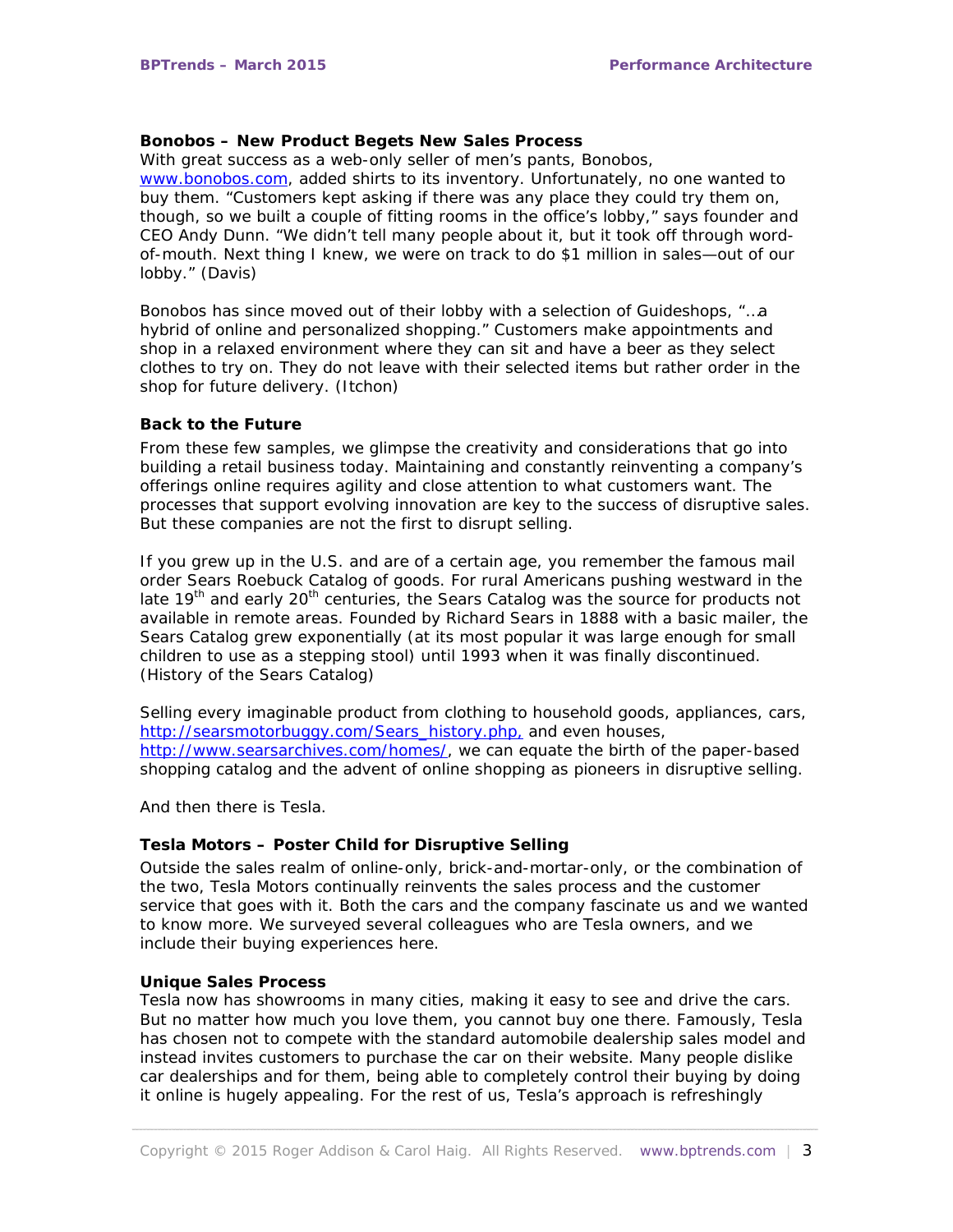uncomplicated and hassle free. Exploring the sales process made us appreciate the thought and consideration that built it.

When the first Tesla came on the market, you could only see it at the company's headquarters in Palo Alto, California. If that was not possible, you ordered it online and waited about two years to take delivery. Our colleagues who were early adopters purchased without a test-drive. They had the opportunity to provide extensive feedback on their experiences with the cars. We are told that many suggestions from such customers have been incorporated into the cars as they have evolved.

Today, when you order a Tesla online, you go to [www.teslamotors.com](http://www.teslamotors.com/) to configure your car. It is built specifically for you with the colors and options you choose. You are given an estimated delivery window (as we write this it is about three months out), and the rest of the purchasing process continues online.

We went online ourselves to schedule a test-drive at a nearby Tesla showroom. When we arrived for our appointment, we were expected and had an opportunity to talk with several employees about the cars, the company, and our curiosity about all things Tesla. The test drive was amazing and we learned more about the features of the Model S as we experienced many of them on nearby freeways and winding suburban roads.

# **The Tesla Culture**

When we asked one of the very young, part-time Tesla employees at the showroom why she chose to work there she told us that while she liked the car a lot, what attracted her to Tesla Motors was the company's mission, which she then recited: …to accelerate the use of sustainable transportation by bringing compelling mass market electric cars to market as soon as possible. (Musk) She said she totally believed in what the company stood for and wanted to contribute to that.

As we have discussed in this space, [culture drives organizations.](http://www.bptrends.com/performance-architecture-how-work-gets-done-the-culture-audit/) When employees share the beliefs and values of an organization they become loyal proponents for the products and services offered, selling because they believe not just because they are paid to do so.

# *The Customer Experience*

Tesla Motors does not advertise. Like its employees, Tesla customers do it for them. When Tesla opens a new showroom, it is placed in a mall or commercial center where people shopping for other items pass by and can stop in, see the cars, and learn about them. This strategy creates Tesla buyers who then go home, go online, and order the car they just fell in love with. Then they tell their friends, creating a sales and marketing process for Tesla Motors. Imagine going shopping for clothing and buying a new car instead!

Tesla has given considerable thought to how to fulfill its mission in tandem with a focus on the customer. They want the customer's experiences with Tesla to be seamless and have designed processes to accomplish this. In addition to giving the customer complete control over purchasing the car, service needs are handled with minimal customer disruption.

There is not much to service on an all-electric vehicle unless something fails, but if it is needed, a phone call to Tesla brings service to the customer. They valet the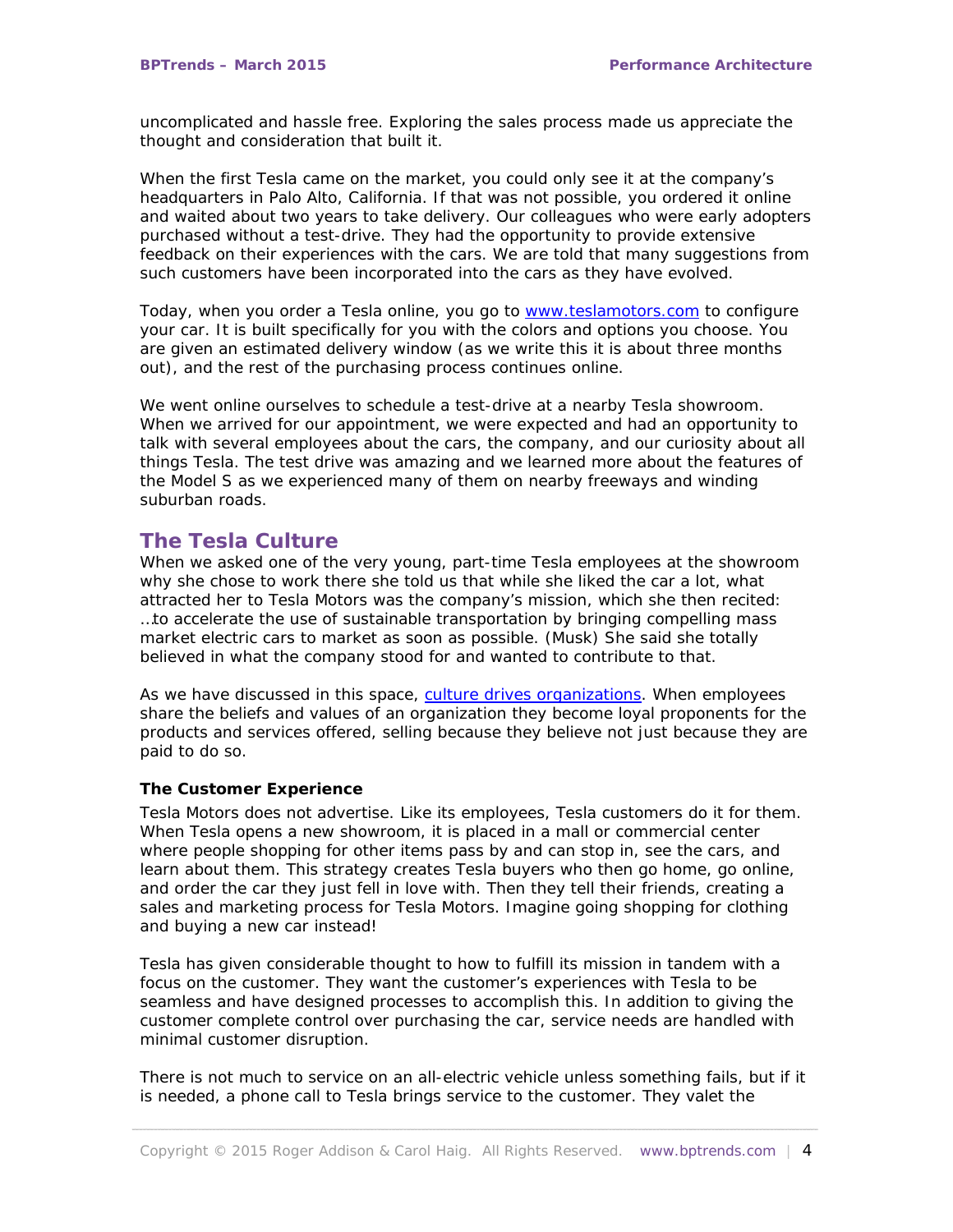customer a loaner while their car is serviced. The loaner is a Tesla that is more current than the one being fixed. If the customer prefers the loaner, she can keep it and pay the difference. The loaner fleet is continually replenished with the newest vehicles. And servicing begets another sale…

### *Process Take-Aways*

Please swap your customer hat for your customary process chapeau. And as you step back into your accustomed process-related work role, consider how work is accomplished in your organization. Then ask yourself:

- How do our internal processes support and further the organization's mission? Strategic goals?
- To what extent are we agile—do we continually evaluate and improve our business processes for the good of our organization and our customers?
- Are we customer-focused? How do we know we are succeeding?
- As I think about disruptive sales processes, what changes to our way of selling could I suggest?
- How else might we streamline our processes to be truly customer-focused?

#### *Summary*

Disruptive selling is about new ways to put goods in customers' hands. Within disruptive retail sales processes, we find an increasing focus on the customer, with sales processes built to serve the buyer first rather than the seller. Using configurations such as online-only for goods made-to-order, curated, or masscustomized, companies are developing new and arguably better sales and service processes. The sales model of combined online and brick-and-mortar offers customers opportunities to buy where and how they wish. With Tesla Motors as a leader in disruptive sales processes, upstart companies are changing the way both they and their customers think about selling and buying. Bonobos has borrowed a leaf from the Tesla playbook and put its' own spin on the omni-channel sales process. And long established brick-and-mortar retailers are examining and then reinventing their old sales processes to meet the competition.

# *References*

[Frank T., Piller, F. a](http://www.aib.wiso.tu-muenchen.de/piller/)nd Hilgers, D. Co-creating value with customers and users: Masscustomization and beyond. Retrieved from: [http://www.we-magazine.net/volume-](http://www.we-magazine.net/volume-01/mass-customization-and-beyond/#.VNVrqkKxpjA)[01/mass-customization-and-beyond/#.VNVrqkKxpjA](http://www.we-magazine.net/volume-01/mass-customization-and-beyond/#.VNVrqkKxpjA)

Davis, G. (2014, December). From clicks to bricks: How ecommerce companies benefit from physical stores. *Entrepreneur*. Retrieved from: <http://www.entrepreneur.com/article/239690>

Goffe, W. (2013, July). Made-to-order fashion goes mainstream. *Forbes.* Retrieved from: [\(http://www.forbes.com/sites/deborahljacobs/2013/07/01/made-to-order](http://www.forbes.com/sites/deborahljacobs/2013/07/01/made-to-order-fashion-goes-mainstream/)[fashion-goes-mainstream/](http://www.forbes.com/sites/deborahljacobs/2013/07/01/made-to-order-fashion-goes-mainstream/)

History of the Sears Catalog. (2012, March). Retrieved from: <http://www.searsarchives.com/catalogs/history.htm>

Itchon, N. (2015, February 12). Menswear on the move. *San Francisco Chronicle.*  Retrieved from: [http://www.sfchronicle.com/style/article/Menswear-on-the-move-](http://www.sfchronicle.com/style/article/Menswear-on-the-move-6078590.php?cmpid=gsa-sfgate-result)[6078590.php?cmpid=gsa-sfgate-result](http://www.sfchronicle.com/style/article/Menswear-on-the-move-6078590.php?cmpid=gsa-sfgate-result)